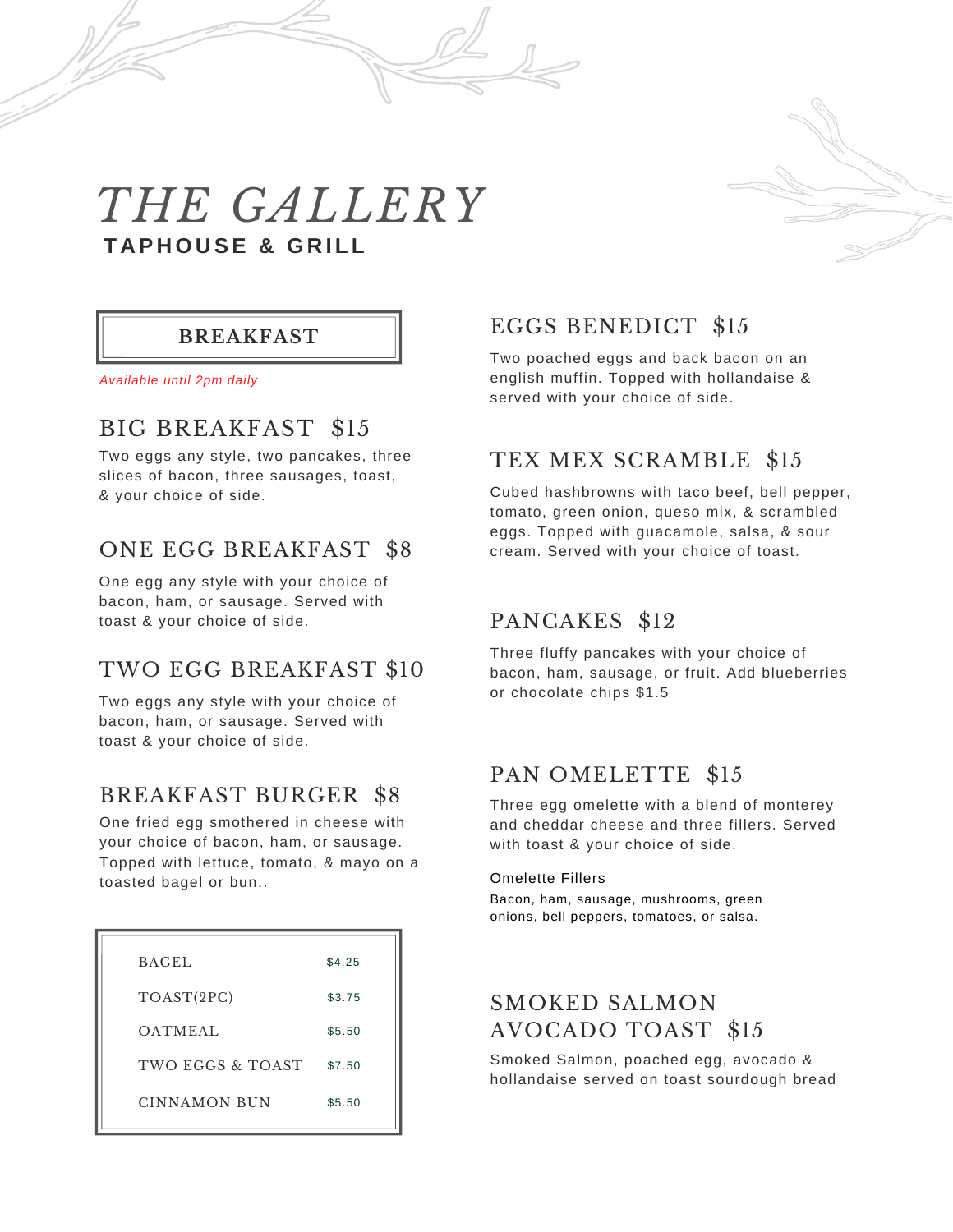#### **STARTERS**

#### CHICKEN STRIPS \$11

Four breaded chicken strips with your choice of honey dill, BBQ, or plum sauce.

# CHICKEN WINGS \$14

A full pound with your choice of buffalo, cajun, honey garlic, sweet chili, lemon pepper, sesame ginger, BBQ, montreal steak spice, or salt & pepper.

# NACHOS \$16

Tortilla chips with cheese, green onions, banana peppers, and diced tomatoes. Topped with your choice of taco beef or buffalo chicken and served with salsa and sour cream. Add guacamole \$2

# QUESADILLA \$12

Peppers, cheese, green onions, and diced tomatoes grilled in a white or whole wheat tortilla. Add taco beef or chicken \$4

# MUSHROOM TOAST \$15

Toasted sourdough bread, topped with a herbed goat cheese spread, sautéed mixed mushrooms & topped with arugula & slow roasted tomatoes.

# CHARCUTERIE BOARD \$18

Served with; 2 gourmet cheeses, 2 cured meats, fresh fruit, preserves & crostini. \*serves 2-3 people



# **MAINS**

# ST.B SMASH BURGER \$16.5

6oz house made CAB burger pressed for maximum crispy goodness. Topped with crispy bacon, cheese, pickles, tomato, onions, lettuce, mustard, & fry sauce.

# CHICKEN BURGER \$16.5

Buttermilk fried chicken with mayo, shredded lettuce, & coleslaw on a sesame bun. *Ask your server about Buffalo Style! Add \$1.00*

# ST. B BEEF \$17

Slow roasted sirloin, sauteed onions & mushrooms, swiss and cheddar with bistro sauce on a baguette.

# SALMON SAMMY \$17.5

Spice rubbed salmon, house smoked chipotle mayo, pineapple& mango pico, butter leaf lettuce, avocado served on a toasted ciabatta bun.

# CLUBHOUSE \$15.5

Sliced turkey, bacon, lettuce, tomato, and cheddar cheese between three slices of toasted bread.

# REUBEN \$15.5

Shaved corned beef with swiss cheese, 1000 island dressing and sauerkraut between grilled rye.

#### GINGER BEEF \$17

Crispy fried beef strips tossed with fresh vegetables in sweet and spicy ginger sauce. Served on a bed of jasmine rice and finished with sesame seeds and green onions.

# FISH & CHIPS \$17

House made beer battered cod served with tartar sauce & fries

*Add extra piece of fish \$5*

Sandwiches & burgers (MAINS) served with your choice of fries, soup, house salad, or caesar salad. Substitute sweet potato fries or onion rings for \$3.00 or poutine for \$4